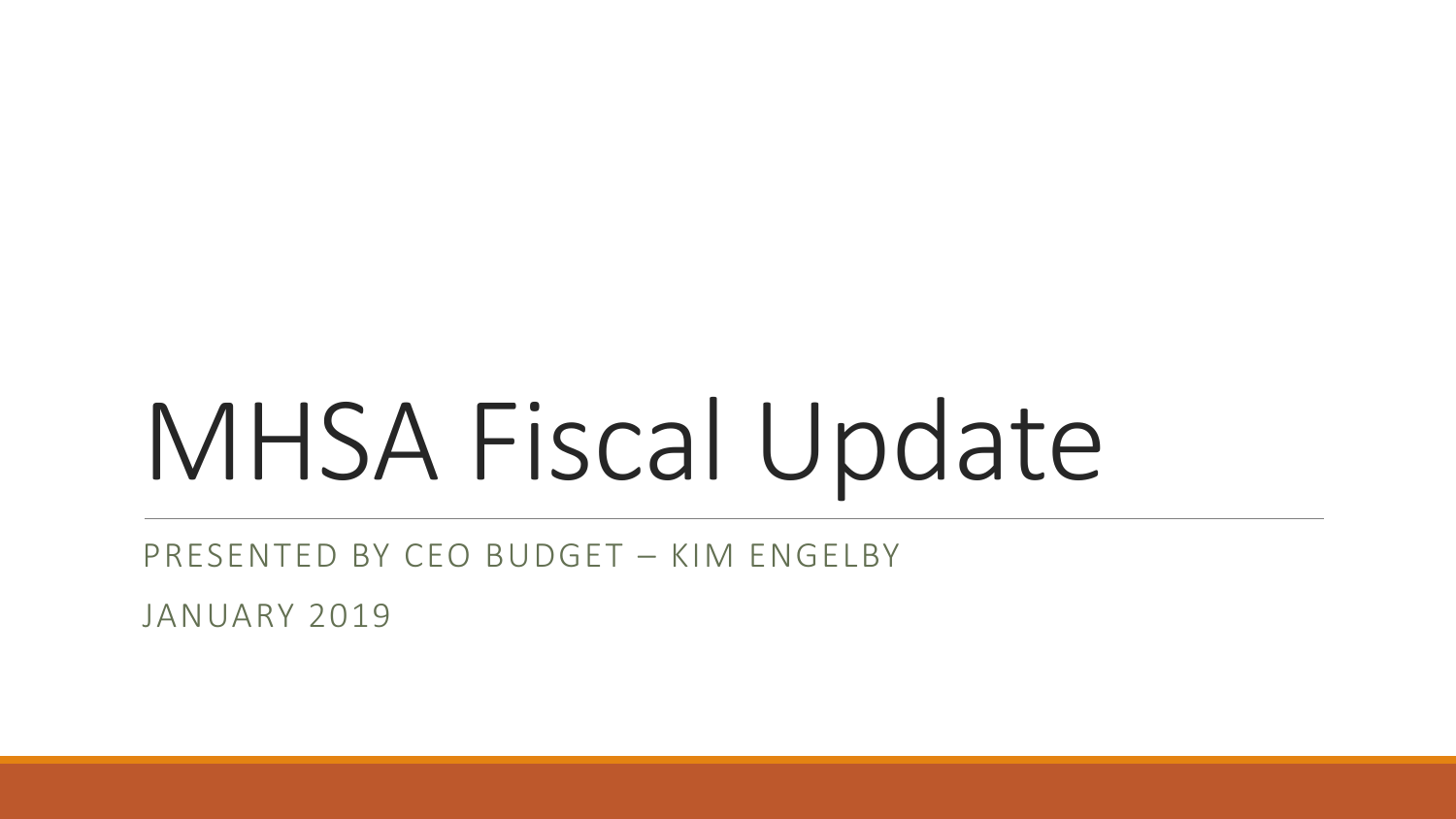## **Objective**

**Ensure a process to allow for the monitoring of activities to the line** item detail of the approved budgets.

**Provide timely routine fiscal reports to the MHSA Steering** Committee and Mental Health Board to facilitate in their decision making process.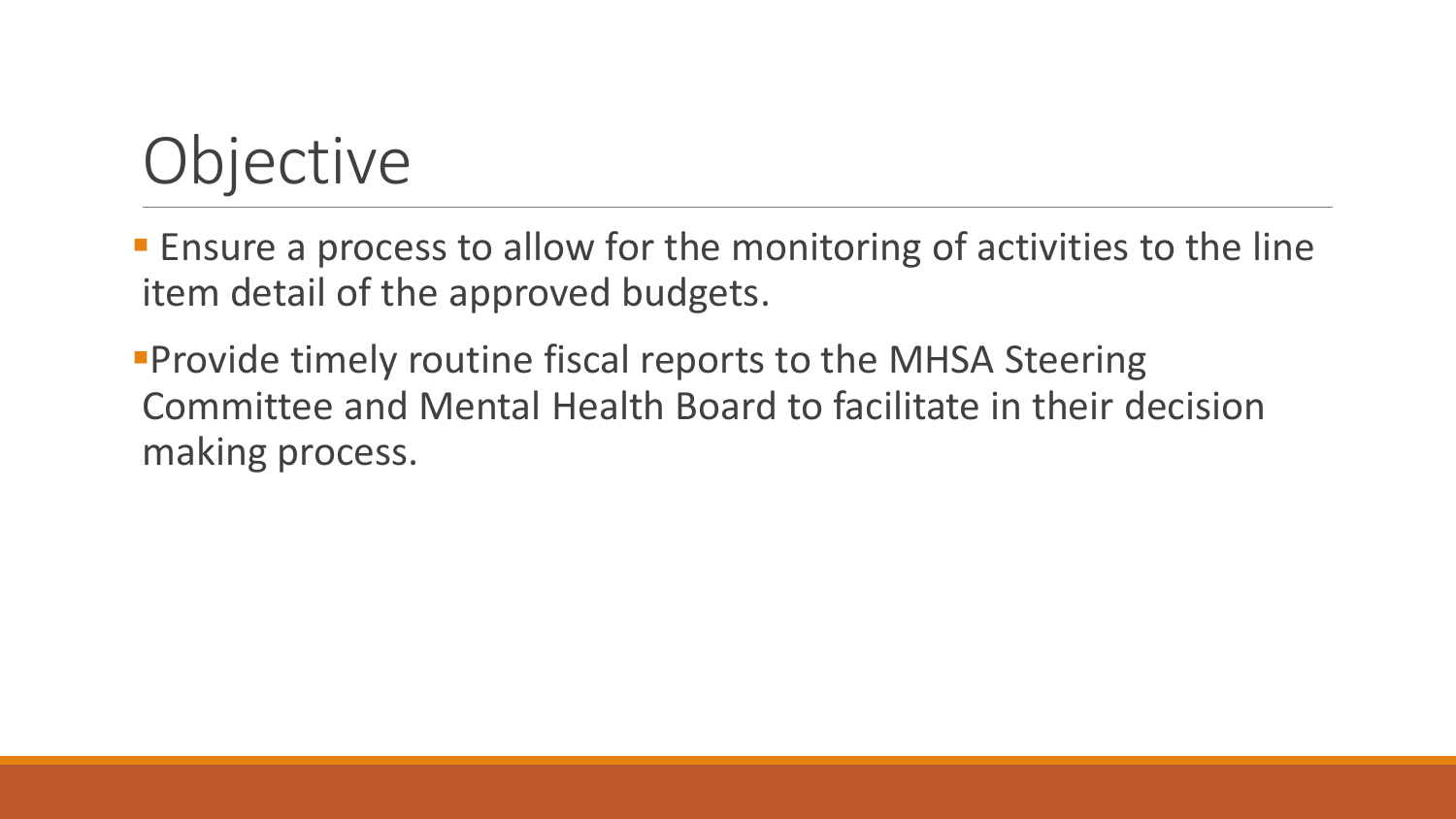#### FY 2017-18 Reconciled Balances

| FY 2017-18 MENTAL HEALTH SERVICES ACT (MHSA) FUNDS (Reconciled - FINAL) |                 |                          |                 |  |
|-------------------------------------------------------------------------|-----------------|--------------------------|-----------------|--|
|                                                                         | As of 6/30      | <b>Reconciled to RER</b> | <b>Variance</b> |  |
| <b>Amount held in Prudent Reserve</b>                                   | 70,921,582      | 70,921,582               |                 |  |
| Unspent MHSA Funds as of June 30, 2017                                  | 182,609,332     | 183, 207, 231            | 597,899         |  |
| Actual Revenue for FY 2017-18 (inc interest)                            | 165,414,627     | 165,269,632              | (144, 995)      |  |
| <b>Prior Period Adjustments</b>                                         | (13, 421, 510)  | (11, 975, 763)           | 1,445,747       |  |
| <b>Total Funds Available for FY 2017-18</b>                             | 334,602,449     | 336,501,100              | 1,898,651       |  |
| Actual Costs in FY 2017-18                                              | (175,516,584)   | (172,582,429)            | 2,934,155       |  |
| <b>Ending Balance at June 30, 2018</b>                                  | 159,085,865     | 163,918,671              | 4,832,806       |  |
| Pending Adjustments                                                     | 11,586,871      | 11,591,231               | 4,360           |  |
| <b>ADJUSTED Ending Balance at June 30, 2018</b>                         | 170,672,736     | 175,509,902              | 4,837,166       |  |
| Projected Revenue for FY 2018-19 (inc interest)                         | 157,298,871     | 157,298,871              |                 |  |
| Projected Costs in FY 2018-19                                           | (218, 897, 166) | (219,763,303)            | (866, 137)      |  |
| Projected Ending Balance at June 30, 2019 (SEE BELOW)                   | 109,074,441     | 113,045,470              | 3,971,029       |  |
|                                                                         |                 |                          |                 |  |
| Detail of Ending Balance at June 30, 2018                               |                 |                          |                 |  |
| <b>Community Services and Supports (CSS)</b>                            | 94,225,013      | 95,006,367               | 781,354         |  |
| <b>Prevention and Early Intervention (PEI)</b>                          | 32,400,879      | 32,464,861               | 63,982          |  |
| <b>Innovation (INN)</b>                                                 | 28,712,581      | 32,707,574               | 3,994,993       |  |
| Workforce Education and Training (WET)                                  |                 |                          |                 |  |
| Capital Facilities and Technological Needs                              | 3,747,392       | 3,739,869                | (7, 523)        |  |
| <b>Total Projected Ending Balance at June 30, 2018</b>                  | \$159,085,865   | \$163,918,671            | \$4,832,806     |  |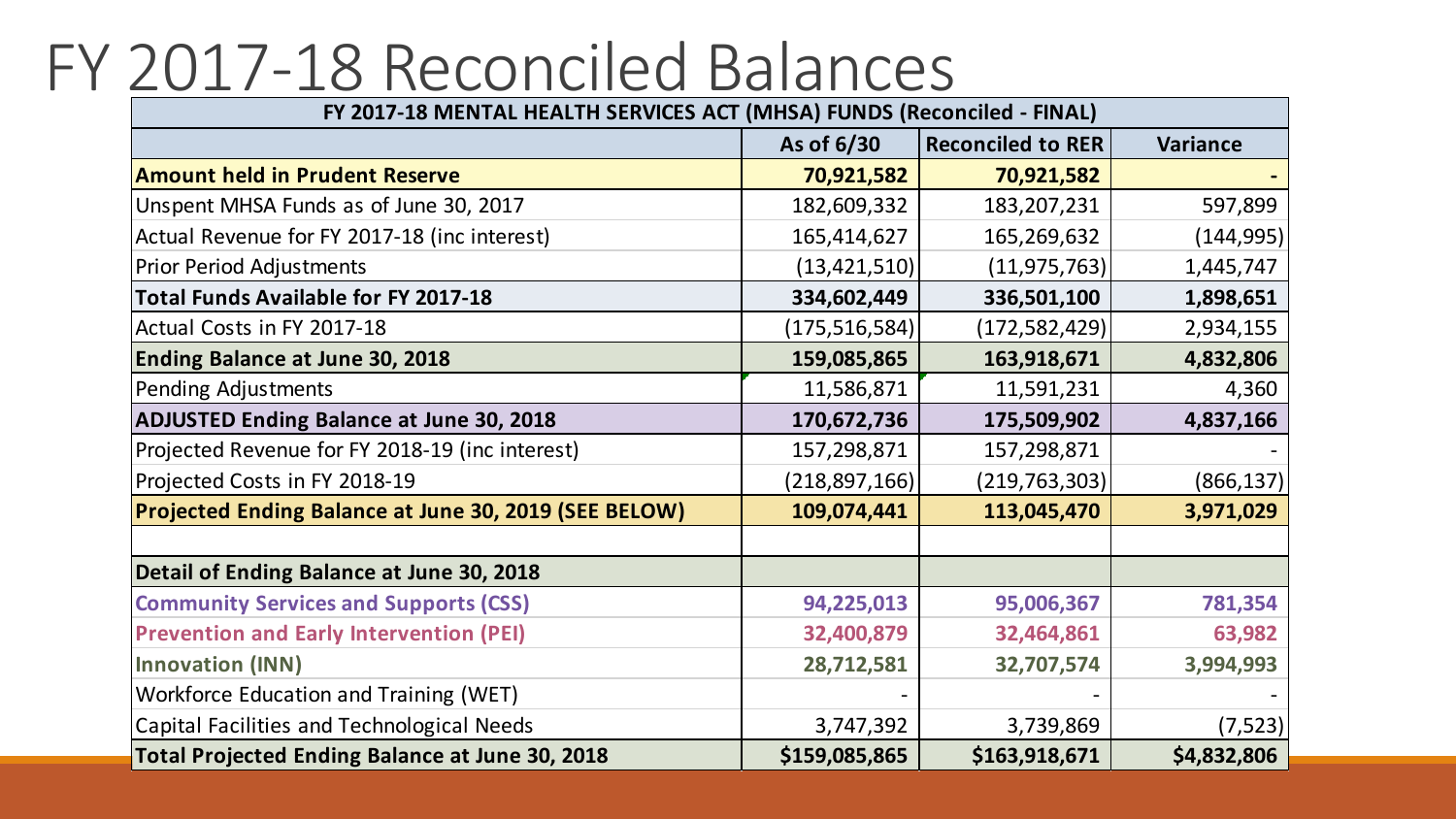#### FY 2018-19 Projections

| <b>MENTAL HEALTH SERVICES ACT (MHSA) FUNDS</b>                |                       |                            |                 |  |
|---------------------------------------------------------------|-----------------------|----------------------------|-----------------|--|
|                                                               | <b>Current Budget</b> | <b>Current Projections</b> | <b>Variance</b> |  |
| <b>Amount held in Prudent Reserve</b>                         | 70,921,582            | 70,921,582                 |                 |  |
| Unspent MHSA Funds as of June 30, 2018                        | 163,918,671           | 163,918,671                |                 |  |
| Projected Revenue for FY 2018-19                              | 157,298,871           | 157,298,871                |                 |  |
| <b>Total Funds Available for FY 2018-19</b>                   | 321,217,542           | 321,217,542                |                 |  |
| Projected Costs in FY 2018-19                                 | (247, 595, 167)       | (219,763,303)              | 27,831,864      |  |
| Projected Ending Balance at June 30, 2019 (SEE BELOW)         | 73,622,375            | 101,454,239                | 27,831,864      |  |
| Pending Adjustments                                           | 11,586,871            | 11,591,231                 | 4,360           |  |
| <b>ADJUSTED Projected Ending Balance at June 30, 2019</b>     | 85,209,246            | 113,045,470                | 27,836,224      |  |
| Projected Revenue for FY 2019-20                              | 163,200,000           | 163,200,000                |                 |  |
| <b>Projected Funding for FY 2019-20 for all MHSA Programs</b> | 248,409,246           | 276,245,470                | 27,836,224      |  |
| Detail of Projected Ending Balance at June 30, 2019           |                       |                            |                 |  |
| <b>Community Services and Supports (CSS)</b>                  | 21,849,213            | 42,905,128                 | 21,055,915      |  |
| <b>Prevention and Early Intervention (PEI)</b>                | 24,555,900            | 27,275,617                 | 2,719,717       |  |
| <b>Innovation (INN)</b>                                       | 27,217,262            | 31,273,494                 | 4,056,232       |  |
| Workforce Education and Training (WET)                        |                       |                            |                 |  |
| Capital Facilities and Technological Needs                    |                       |                            |                 |  |
| <b>Total Projected Ending Balance at June 30, 2018</b>        | \$73,622,375          | \$101,454,239              | \$27,831,864    |  |